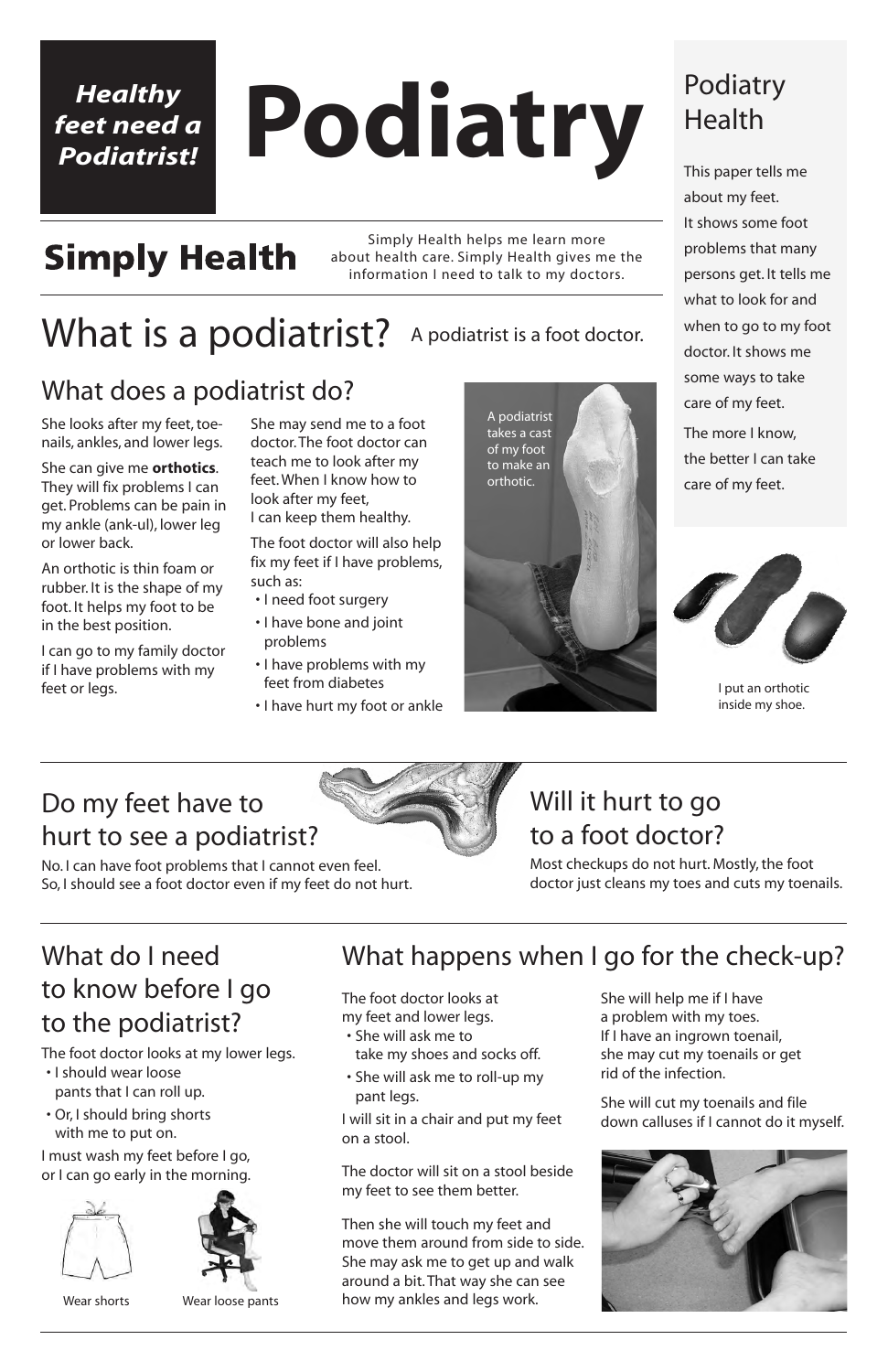# What foot problems can my podiatrist help me stop before they start?

#### Ingrown Toenail

My toenail can grow under the skin at the side of my toe. When this happens, I can get an infection.

#### Bunion

A bunion is when the joint below my big toe swells. It swells because the bone inside my foot pushes outward. It rubs on my shoes when I walk.

#### Hammertoe

Hammertoe is when the muscles in my toes get very tight. Tight muscles pull my toes back into a curl. If I have hammertoes, it is easy to get corns on top of my curled toes.

### Corns

A corn is a callus on my toe. A callus is hard skin. It grows when my foot rubs inside my shoes. This can happen if I have hammertoes. It can also be from shoes that do not fit right. Corns can swell very big. They can get infected.

### Callus

A callus is a hard growth of dead skin. It grows on parts of my feet. Dead skin

does not hurt. It can be very hard. A callus helps keep the soft part of my foot from hurting. But it can grow too big.

#### Toenail fungus

Toenail fungus grows under my toenail. This fungus makes my toenail go brown and look funny. Fungus does not hurt. But it can make me lose a toenail!



# What do I see when I go to the podiatrist?

Here are some tools I may see when I go to the foot doctor.

#### Toenail clippers

These are like fingernail clippers, but are much bigger.

#### Toenail files

Toenail files are like fingernail files.



#### Callus plane

A callus plane is a tool that has a razor inside. It takes a thin piece of dead skin off my foot.



#### Electric file/burr

This electric file only files down the top of my toenail.

It rubs away hard, dead skin on my toes, heels, or the ball of my foot.



How do I get an ingrown toenail?

- I stub my toe really hard.
- My shoes and socks do not fit right.
- I cut my toenails in a curve/arc.

When I have an ingrown toenail, my toe looks red.

It feels very sore. My foot doctor can help fix the ingrown toenail. She can make the infection go away. She can show me how to cut my toenails. That will stop me from getting an infection.

## **Warts**

A wart is a virus. It grows in lumps anywhere on my body. Warts can grow on the bottoms of my feet. When I walk, I press on the wart. This can hurt.

## **Blisters**

A blister is a sore. It happens when skin rubs on something. I can get one on my foot. This happens if my shoes or socks do not fit.

## Heel spurs

A heel spur is a sharp bony point. It grows on my heel bone. It is made of calcium. A heel spur can hurt a lot when I walk.



## Flat feet

Some persons have no arch in their foot. The arch is between the big toe and the heel. With a flat foot, all of the foot touches the ground when I walk.

### High arch

Some persons have a very high arch. This means that only the ball of my foot and my heel touch the ground when I walk.

A high arch can make problems, such as: corns, calluses, and hammertoes. If I have a high arch, I must wear good shoes.

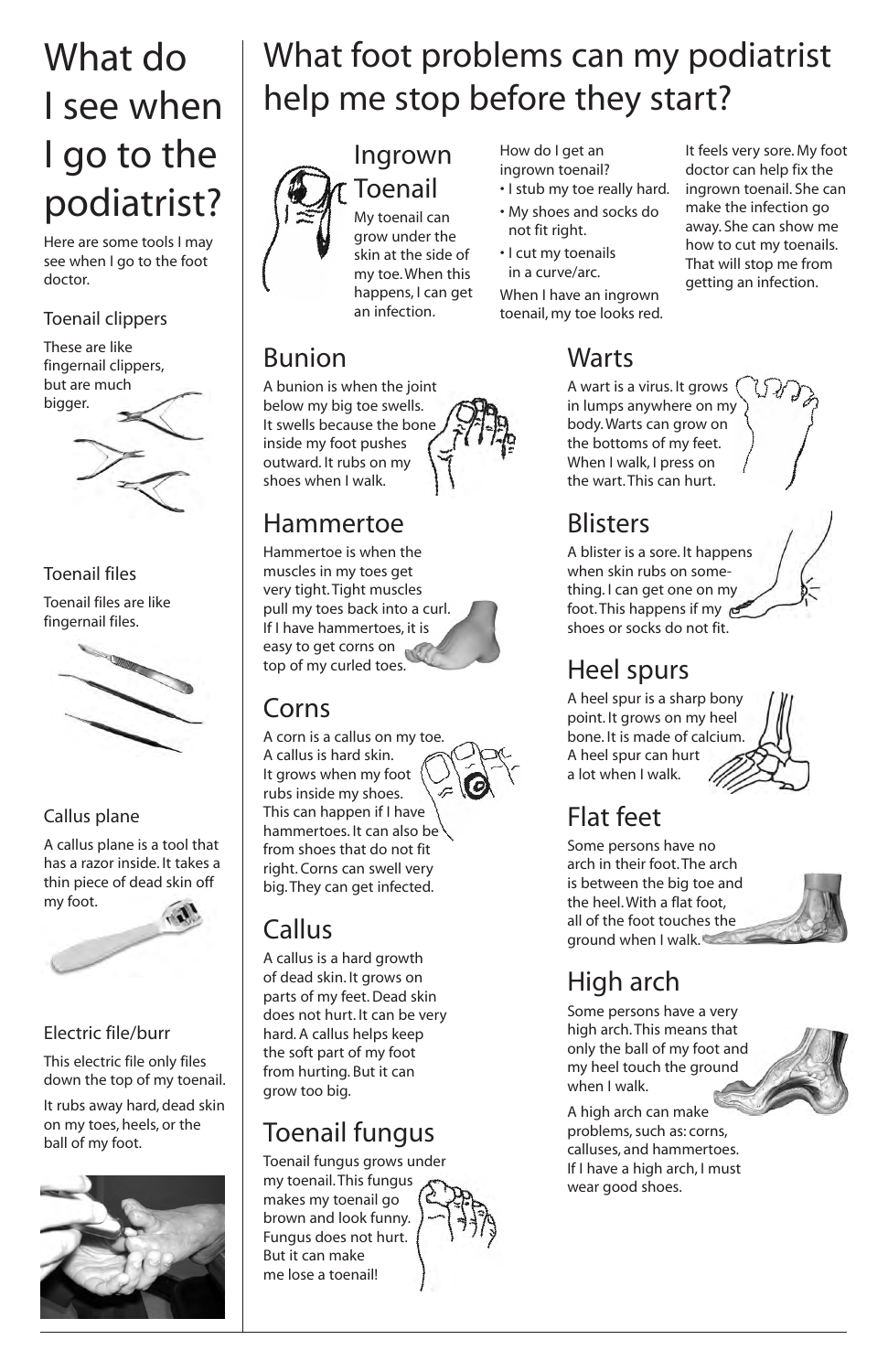# Why is it important to keep my feet healthy?

Because I can make sure I do not get foot problems. If I have diabetes, I must be careful with my feet. If I have diabetes it is easy to get bad infections from sores and cuts on my feet.

#### For what foot problems should I see my doctor about right away?

I step on a nail, glass or any object that cuts my foot.

I always have sore muscles in my feet or lower leg after walking.

The joints or bones in my feet always hurt when I walk.

I have red, sore skin or toenails (I could have an infected sore).

My feet or toes are itchy and have spots.

My toenails are yellow or brown or start to grow lumpy.

I see blisters or large blue **blood vessels** on my feet.



I have sores or open areas in my skin that do not heal.

# How do I take care of my feet?

Walk and keep a healthy body weight. Go for a walk.

- It is good exercise for me and my feet.
- If I walk, I keep my feet strong.

Exercise can help me keep my weight down. When I am active, my blood moves around my body.



Wear shoes and socks that fit.

- Shoes and socks that fit me right are not too tight or too loose.
- Socks that are too small can cut off the blood flow to my feet. This can hurt the **blood vessels** and **veins** in my feet, even if I do not feel pain.

Get a shoe fitter who knows how to fit shoes. She will find out what size of shoe I need. Get someone to do this every time I get new shoes.

- My feet may get bigger or change shape over time.
- My left foot may be different from my right foot.



Use ice (cold) on my feet or ankles if I hurt them. Ice stops my feet from **swelling**.

I hurt my foot and the pain will not go away. If so, I should see my family doctor or my foot doctor.





Wash my feet every day.

- I can do this when I am in the shower or bath.
- Use mild soap.
- Dry my feet with a soft towel.
- Make sure I dry between my toes!



- For cuts, bruises or sores.
- Check my toenails to see if they get thicker or turn colour.
- If I cannot do these, ask someone to help me, or use a mirror to see my feet.

Why check my feet every day? Sometimes, I may not feel a blister or cut. If I cannot feel it, I cannot heal it!





# See a foot doctor one or two times

#### a year.

My foot doctor will tell me how many times I should see her.

Cut my toenails flat across. Do not cut my toenails in a round shape.

• This can give me an ingrown toenail.

I can ask my foot doctor to show me how to cut my toenails.

In the winter, keep my feet dry and warm. Wear warm, thick socks.

• My feet sweat and get wet when they are hot.

longer.



I should take an extra pair of socks to work with me. Then I can put dry socks on if I need to.